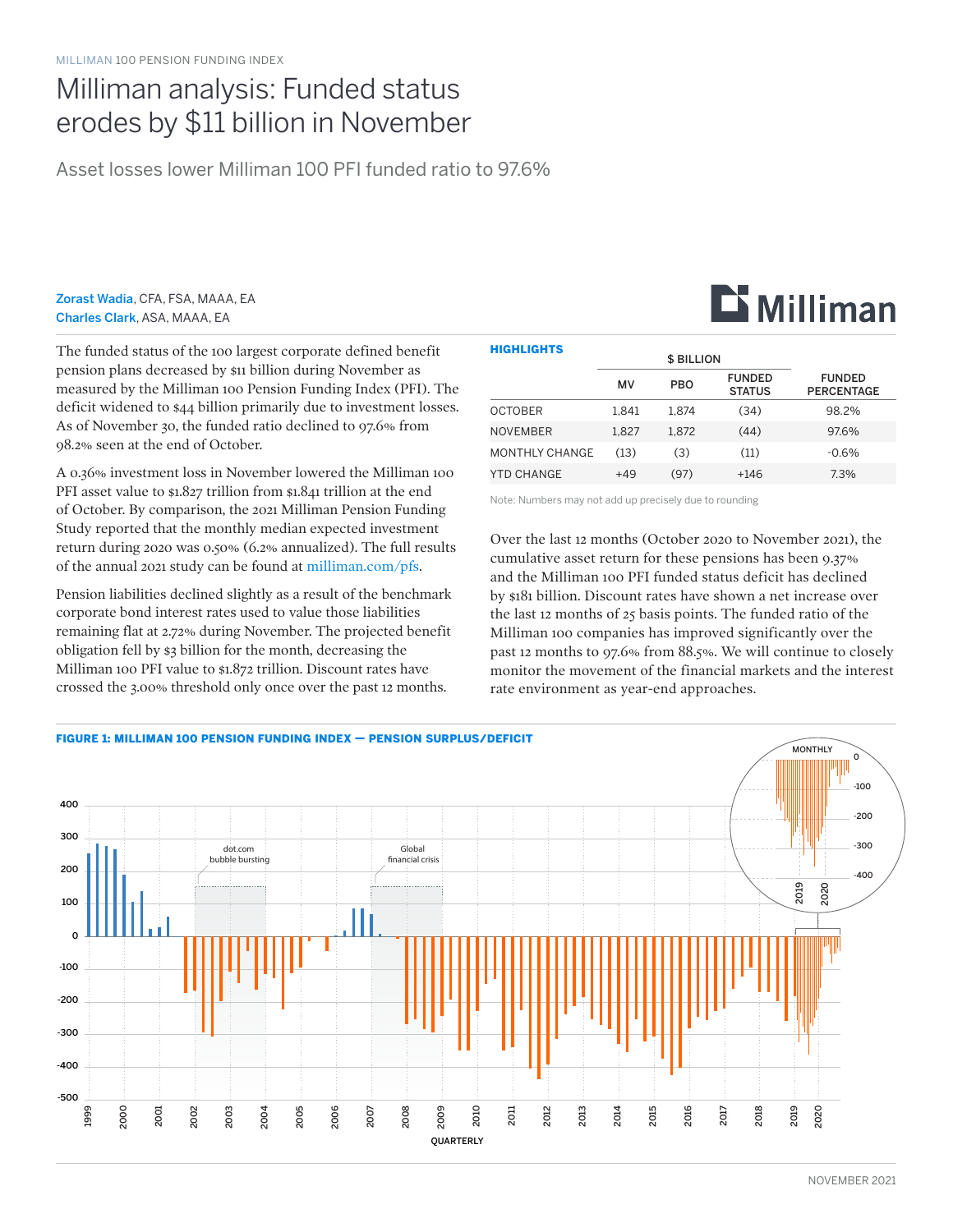

#### FIGURE 2: MILLIMAN 100 PENSION FUNDING INDEX — PENSION FUNDED RATIO

Since our last report, the Infrastructure, Investment and Jobs Act (IIJA) was enacted into law on November 15, 2021. IIJA offers additional contribution funding relief for plan sponsors by extending applicable interest rate smoothing for plan years starting in 2020 through 2035. Our forecasting in the section below will be re-evaluated accordingly as more data becomes available.

### 2021-2023 projections

If the Milliman 100 PFI companies were to achieve the expected 6.2% median asset return (as per the 2021 PFS), and if the current discount rate of 2.72% were maintained during the remaining month 2021 through the end of 2023, we forecast that the funded status of the surveyed plans would increase. This would result in a projected pension surplus of \$22 billion (funded ratio of 101.2%) by the end of 2022 and a projected pension surplus of \$85 billion (funded ratio of 104.7%) by the end of 2023. For purposes of this forecast, we have assumed 2022 and 2023 aggregate annual contributions of \$28 billion.

Under an optimistic forecast with rising interest rates (reaching 3.37% by the end of 2022 and 3.97% by the end of 2023) and asset gains (10.2% annual returns), the funded ratio would climb to 115% by the end of 2022 and 134% by the end of 2023. Under a pessimistic forecast with similar interest rate and asset movements (2.07% discount rate at the end of 2022 and 1.47% by the end of 2023 and 2.2% annual returns), the funded ratio would decline to 88% by the end of 2022 and 80% by the end of 2023.

## About the Milliman 100 monthly Pension Funding Index

For the past 21 years, Milliman has conducted an annual study of the 100 largest defined benefit pension plans sponsored by U.S. public companies. The Milliman 100 Pension Funding Index projects the funded status for pension plans included in our study, reflecting the impact of market returns and interest rate changes on pension funded status, utilizing the actual reported asset values, liabilities, and asset allocations of the companies' pension plans.

The results of the Milliman 100 Pension Funding Index were based on the actual pension plan accounting information disclosed in the footnotes to the companies' annual reports for the 2020 fiscal year and for previous fiscal years. This pension plan accounting disclosure information was summarized as part of the Milliman 2021 Pension Funding Study, which was published on April 7, 2021. In addition to providing the financial information on the funded status of U.S. qualified pension plans, the footnotes may also include figures for the companies' nonqualified and foreign plans, both of which are often unfunded or subject to different funding standards than those for U.S. qualified pension plans. They do not represent the funded status of the companies' U.S. qualified pension plans under ERISA.